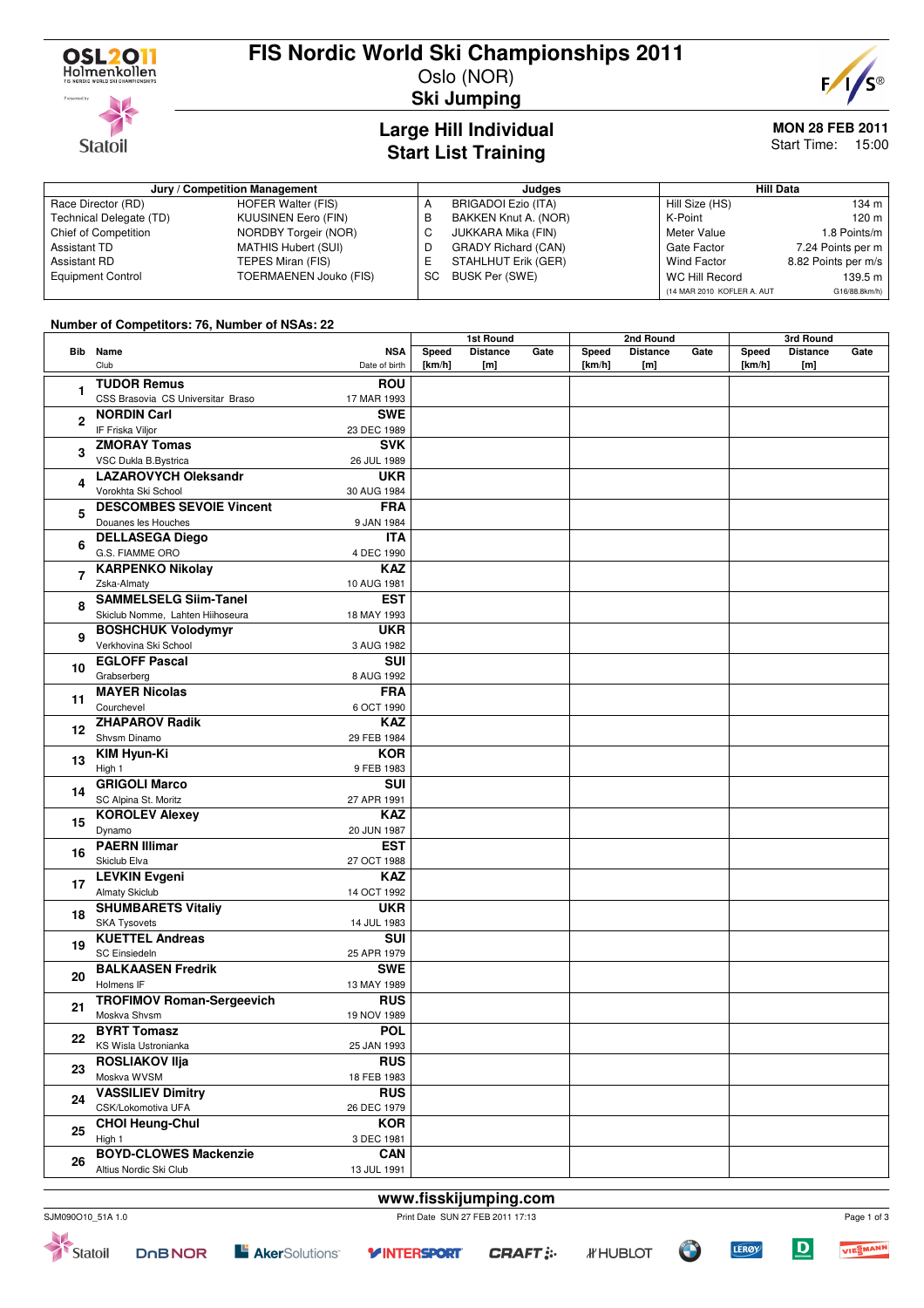

**Statoil** 

## **FIS Nordic World Ski Championships 2011**

Oslo (NOR)



**Ski Jumping**

#### **Large Hill Individual Start List Training**

**MON 28 FEB 2011** Start Time: 15:00

|    |                                                   |                             | 1st Round           |                        | 2nd Round |                 |                        | 3rd Round |                     |                        |      |
|----|---------------------------------------------------|-----------------------------|---------------------|------------------------|-----------|-----------------|------------------------|-----------|---------------------|------------------------|------|
|    | <b>Bib</b> Name<br>Club                           | <b>NSA</b><br>Date of birth | Speed<br>[ $km/h$ ] | <b>Distance</b><br>[m] | Gate      | Speed<br>[km/h] | <b>Distance</b><br>[m] | Gate      | Speed<br>[ $km/h$ ] | <b>Distance</b><br>[m] | Gate |
| 27 | <b>BRESADOLA Davide</b><br>C.S. Esercito          | <b>ITA</b><br>10 SEP 1988   |                     |                        |           |                 |                        |           |                     |                        |      |
| 28 | <b>FRENETTE Peter</b>                             | <b>USA</b>                  |                     |                        |           |                 |                        |           |                     |                        |      |
|    | New York Ski Ed Foundation<br><b>MEZNAR Mitja</b> | 24 FEB 1992<br><b>SLO</b>   |                     |                        |           |                 |                        |           |                     |                        |      |
| 29 | <b>NSK Trzic Trifix</b>                           | 30 JUN 1988                 |                     |                        |           |                 |                        |           |                     |                        |      |
|    | <b>ZYLA Piotr</b>                                 | <b>POL</b>                  |                     |                        |           |                 |                        |           |                     |                        |      |
| 30 | KS Wisla Ustronianka                              | 16 JAN 1987                 |                     |                        |           |                 |                        |           |                     |                        |      |
| 31 | <b>ZOGRAFSKI Vladimir</b><br>Samokov              | <b>BUL</b><br>14 JUL 1993   |                     |                        |           |                 |                        |           |                     |                        |      |
| 32 | <b>HLAVA Lukas</b><br>Dukla Liberec               | <b>CZE</b><br>10 SEP 1984   |                     |                        |           |                 |                        |           |                     |                        |      |
| 33 | <b>MORASSI Andrea</b>                             | <b>ITA</b>                  |                     |                        |           |                 |                        |           |                     |                        |      |
|    | C.S. Forestale                                    | 30 AUG 1988                 |                     |                        |           |                 |                        |           |                     |                        |      |
| 34 | <b>SEDLAK Borek</b>                               | <b>CZE</b>                  |                     |                        |           |                 |                        |           |                     |                        |      |
|    | Dukla Liberec<br><b>COLLOREDO Sebastian</b>       | 15 JUN 1981                 |                     |                        |           |                 |                        |           |                     |                        |      |
| 35 | G.S. Fiamme Gialle                                | <b>ITA</b><br>9 SEP 1987    |                     |                        |           |                 |                        |           |                     |                        |      |
|    | <b>DAMJAN Jernej</b>                              | <b>SLO</b>                  |                     |                        |           |                 |                        |           |                     |                        |      |
| 36 | SSK Costella Ilirija                              | 28 MAY 1983                 |                     |                        |           |                 |                        |           |                     |                        |      |
| 37 | <b>TAKEUCHI Taku</b>                              | <b>JPN</b>                  |                     |                        |           |                 |                        |           |                     |                        |      |
|    | Kitano Construction Corp. Ski Club                | 20 MAY 1987                 |                     |                        |           |                 |                        |           |                     |                        |      |
| 38 | <b>YUMOTO Fumihisa</b>                            | <b>JPN</b>                  |                     |                        |           |                 |                        |           |                     |                        |      |
|    | Tokyo Biso Group Ski Team<br><b>MUOTKA Olli</b>   | 23 APR 1984<br><b>FIN</b>   |                     |                        |           |                 |                        |           |                     |                        |      |
| 39 | Ounasvaaran Hiihtoseura                           | 14 JUL 1988                 |                     |                        |           |                 |                        |           |                     |                        |      |
| 40 | <b>AHONEN Janne</b>                               | <b>FIN</b>                  |                     |                        |           |                 |                        |           |                     |                        |      |
|    | Lahden Hiihtoseura                                | 11 MAY 1977                 |                     |                        |           |                 |                        |           |                     |                        |      |
| 41 | <b>KOIVURANTA Anssi</b>                           | <b>FIN</b>                  |                     |                        |           |                 |                        |           |                     |                        |      |
|    | Kuusamon Erä-Veikot<br><b>TEPES Jurij</b>         | 3 JUL 1988<br><b>SLO</b>    |                     |                        |           |                 |                        |           |                     |                        |      |
| 42 | SD Dolomiti                                       | 14 FEB 1989                 |                     |                        |           |                 |                        |           |                     |                        |      |
| 43 | <b>FREITAG Richard</b>                            | <b>GER</b>                  |                     |                        |           |                 |                        |           |                     |                        |      |
|    | SG Nickelhuette Aue                               | 14 AUG 1991                 |                     |                        |           |                 |                        |           |                     |                        |      |
| 44 | <b>HULA Stefan</b>                                | <b>POL</b>                  |                     |                        |           |                 |                        |           |                     |                        |      |
|    | SSR LZS SOKOL Szczyrk<br><b>KORNILOV Denis</b>    | 29 SEP 1986<br><b>RUS</b>   |                     |                        |           |                 |                        |           |                     |                        |      |
| 45 | Sdushor N. Novgorod Dinamo                        | 17 AUG 1986                 |                     |                        |           |                 |                        |           |                     |                        |      |
|    | <b>JANDA Jakub</b>                                | <b>CZE</b>                  |                     |                        |           |                 |                        |           |                     |                        |      |
| 46 | Dukla Liberec                                     | 27 APR 1978                 |                     |                        |           |                 |                        |           |                     |                        |      |
| 47 | <b>BODMER Pascal</b>                              | <b>GER</b>                  |                     |                        |           |                 |                        |           |                     |                        |      |
|    | SV Messstetten                                    | 4 JAN 1991                  |                     |                        |           |                 |                        |           |                     |                        |      |
| 48 | <b>HAPPONEN Janne</b><br>Puijon Hiihtoseura       | <b>FIN</b><br>18 JUN 1984   |                     |                        |           |                 |                        |           |                     |                        |      |
|    | <b>SCHMITT Martin</b>                             | <b>GER</b>                  |                     |                        |           |                 |                        |           |                     |                        |      |
| 49 | SC Furtwangen                                     | 29 JAN 1978                 |                     |                        |           |                 |                        |           |                     |                        |      |
| 50 | <b>MATURA Jan</b>                                 | CZE                         |                     |                        |           |                 |                        |           |                     |                        |      |
|    | Dukla Liberec                                     | 29 JAN 1980                 |                     |                        |           |                 |                        |           |                     |                        |      |
| 51 | <b>CHEDAL Emmanuel</b>                            | <b>FRA</b>                  |                     |                        |           |                 |                        |           |                     |                        |      |
|    | <b>SC Courchevel</b><br><b>TOCHIMOTO Shohei</b>   | 15 JAN 1983<br><b>JPN</b>   |                     |                        |           |                 |                        |           |                     |                        |      |
| 52 | Snow Brand Ski Team                               | 21 DEC 1989                 |                     |                        |           |                 |                        |           |                     |                        |      |
|    | <b>PREVC Peter</b>                                | <b>SLO</b>                  |                     |                        |           |                 |                        |           |                     |                        |      |
| 53 | SK Triglav Kranj                                  | 20 SEP 1992                 |                     |                        |           |                 |                        |           |                     |                        |      |
| 54 | <b>KASAI Noriaki</b>                              | <b>JPN</b>                  |                     |                        |           |                 |                        |           |                     |                        |      |
|    | Tsuchiya Home Ski Team                            | 6 JUN 1972                  |                     |                        |           |                 |                        |           |                     |                        |      |
| 55 | <b>KRANJEC Robert</b><br>SK Triglav Kranj         | <b>SLO</b><br>16 JUL 1981   |                     |                        |           |                 |                        |           |                     |                        |      |
|    | <b>KARELIN Pavel</b>                              | <b>RUS</b>                  |                     |                        |           |                 |                        |           |                     |                        |      |
| 56 | Nizhniy Novgorod                                  | 27 APR 1990                 |                     |                        |           |                 |                        |           |                     |                        |      |